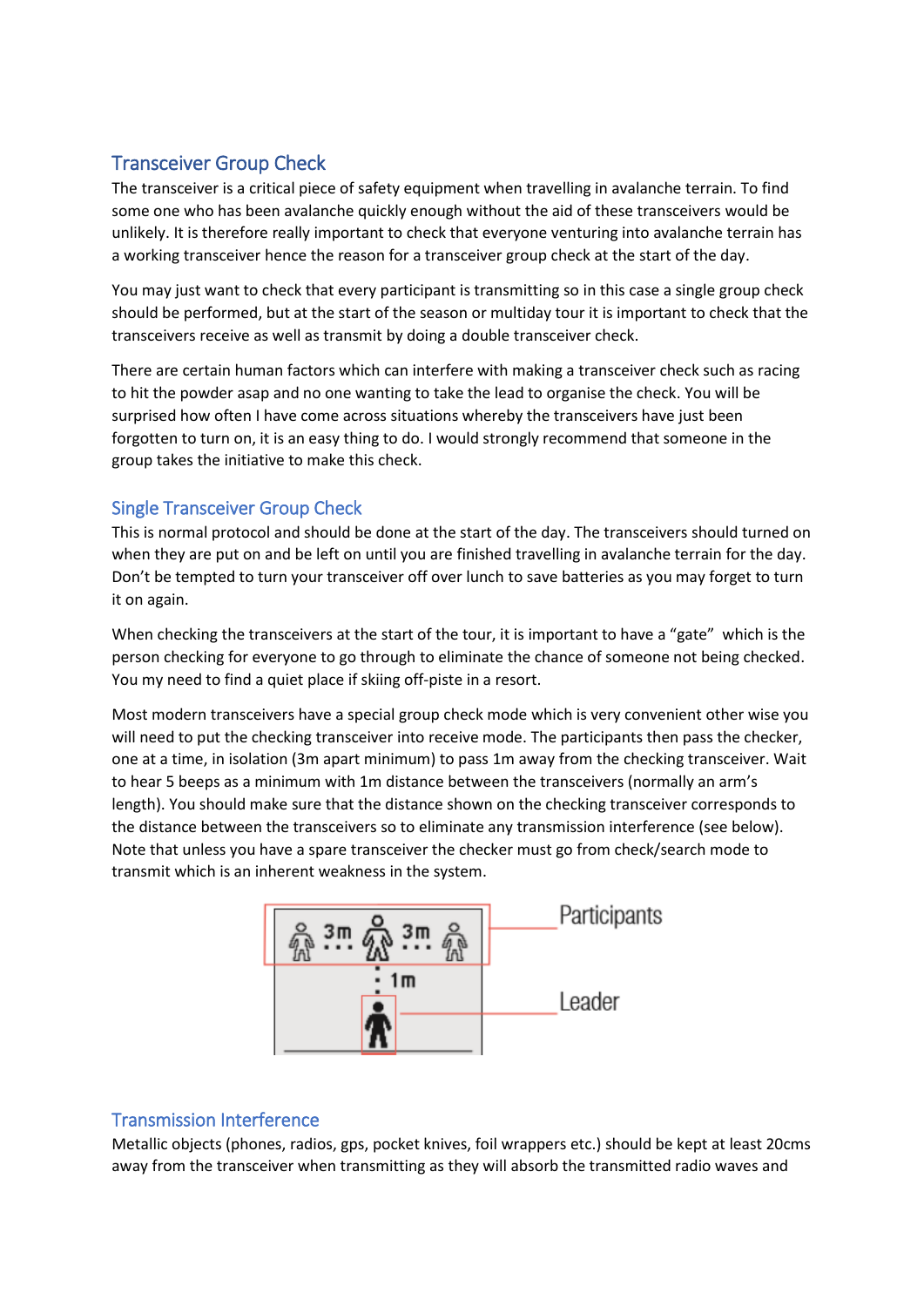weaken the output by up to 50%. This would mean that the transceivers transmission range is halved and you could be missed in the signal search. Check with jackets closed so that a metallic object in the jacket pockets are not later placed close to the transceiver when it is closed. It is possible to detect an affected transceiver as the control transceiver will have to move closer to the transmitting transceiver to keep the same 1m reading. Transceivers such as the Mammut Pulse will only give a positive beep at 1m distance so if you are 50cms away there is probably a metallic object (phone, on or off) close to the transmitting transceiver.

It is very important that in search mode metallic objects (probes, shovels etc.) should be 40cms away (in rucksack or behind) as they will interfere with the searching transceiver.

## Double Transceiver Group Check

This is to test whether the transceiver can receive as well as send. This is normally done at the start of a multiday back country tour or when high level of risk management is needed. The ski patrollers at La Grave always do a double transceiver group check when assessing to see if they will open the resort.

Efficiency and thoroughness are important here. You do need a bit of space as all but the leader must stay at least 3m away from each other so that their transceiver can be uniquely identified. All participants except the "leader" go into search mode and pass the leader who is transmitting about 1m away so that they can test the search mode on their transceiver. When everyone has passed, they all go into transmit mode except the leader who goes into search mode. The leader then passes all the participants who should be at least 3m apart to check that they are transmitting and that the leader's transceiver can search. The leader then ends up at the front of the group ready to find a safe passage.

### **Double Group Check**



### Transmission Interference

Metallic objects (phones, radios, gps, pocket knives, foil wrappers etc.) should be kept at least 20cms away from the transceiver when transmitting as they will absorb the transmitted radio waves and weaken the output by up to 50%. This would mean that the transceivers range is halved and you could be missed in the signal search. Check with jackets closed so that a metallic object in the jacket pockets are not later placed close to the transceiver when it is closed. It is possible to detect an affected transceiver as the control transceiver will have to move closer to the transmitting transceiver to keep the same 1m reading. Transceivers such as the Mammut Pulse will only give a